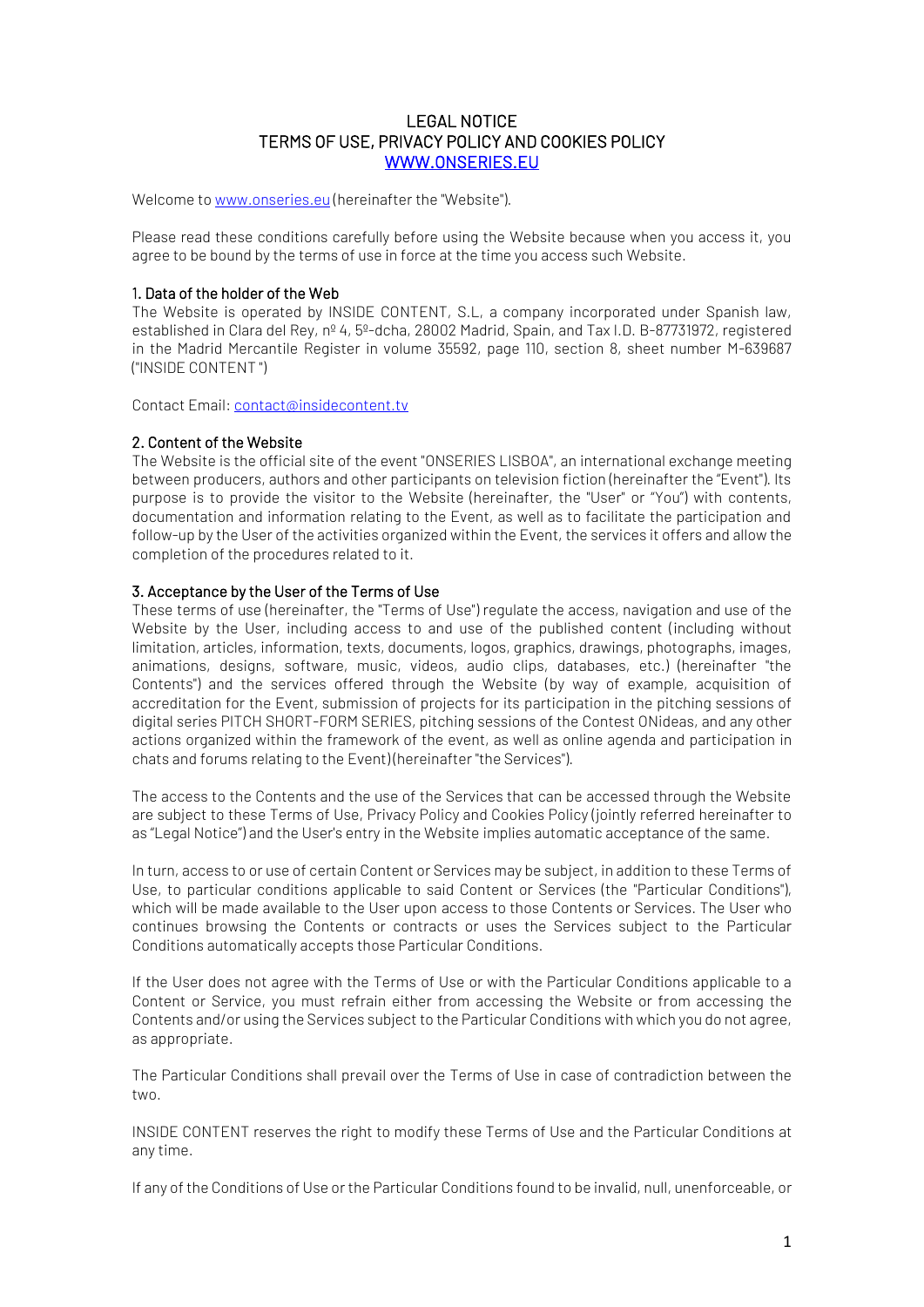inapplicable for any reason, the mentioned condition will be excluded and will not affect the validity or the applicability of the other conditions.

# 4. Access Conditions and use of the Website by Users

## 4.1. Access and registration

Access to the Website is free of charge to Users, except when specifically informed otherwise, in which case prior to accessing the paid Content and/or Services, Users will be properly informed of the price of each Service or Content together with the information of such Service or Content.

Access to the Website does not require prior registration. You will be required to register as user to access certain Content or to use or contract certain Services. Registration as user will require the express acceptance of these Terms of Use and, if applicable, the Particular Conditions applicable to the specific Content or Service.

Upon registration, the User will create a personal and non-transferable username and password. The registered User will be responsible for keeping the password secret. The registered User assumes all responsibility for any activity performed from his account, with his/her user and password. In the case of a suspicion that the password is known by a third party, you must change it immediately.

# 4.2. Under 18

To access the Content, individuals who are under the age of majority in their state/country of residence must first obtain permission from their parents, guardians or legal representatives, who will be held responsible for all acts performed by the under aged on the Website.

Access to paid Content or Services may only be made by individuals over the age of legal majority in their state/country of residence and, in any event, eighteen (18) years of age or older.

## 4.3. Obligation to make correct use of the Website and Services

The User agrees to use the Website and the Services and to access the Contents in accordance with any and all applicable laws, rules and regulations, these Terms of Use, the Particular Conditions of certain Services and Contents and other notices and instructions placed in their knowledge at any time.

To that end, the User shall refrain from using the Website for illegal purposes or effects, prohibited in this Terms of Use, fraudulent, harmful to the rights and interests of INSIDE CONTENT or third parties, or in any way that may damage, disable, overload, deteriorate or prevent normal access and/or use of the Website, computer equipment or documents, files and any kind of content stored on any computer of INSIDE CONTENT, other Users or any Internet user.

## 4.4. Publication of content by Users

Users may send their own content to the public access sections of the Website or via email (such as, for example, communications, information, opinions, suggestions, ideas, comments, questions, sound or audio files, images, photographs, etc.).

The sending of such content will imply the granting in favor of INSIDE CONTENT an irrevocable, nonexclusive, free license, for the whole world and in perpetuity, to store, publish, reproduce, distribute, publicly communicate, broadcast, modify, edit, translate, incorporate In a database, or in any other form to use and/or exploit, in whole or in part, in an integral or fragmented way, such contents through any means or technology.

The User declares and guarantees that he/she owns or assigns all rights to the content that he/she sends to or through the Website.

It is absolutely prohibited to send to the Website any content that is unlawful or infringes upon fundamental rights and public freedoms, good customs and public order. For example, it is forbidden to include contents that:

(a) violate the right to honor, personal and family privacy or the image of the person or is injurious or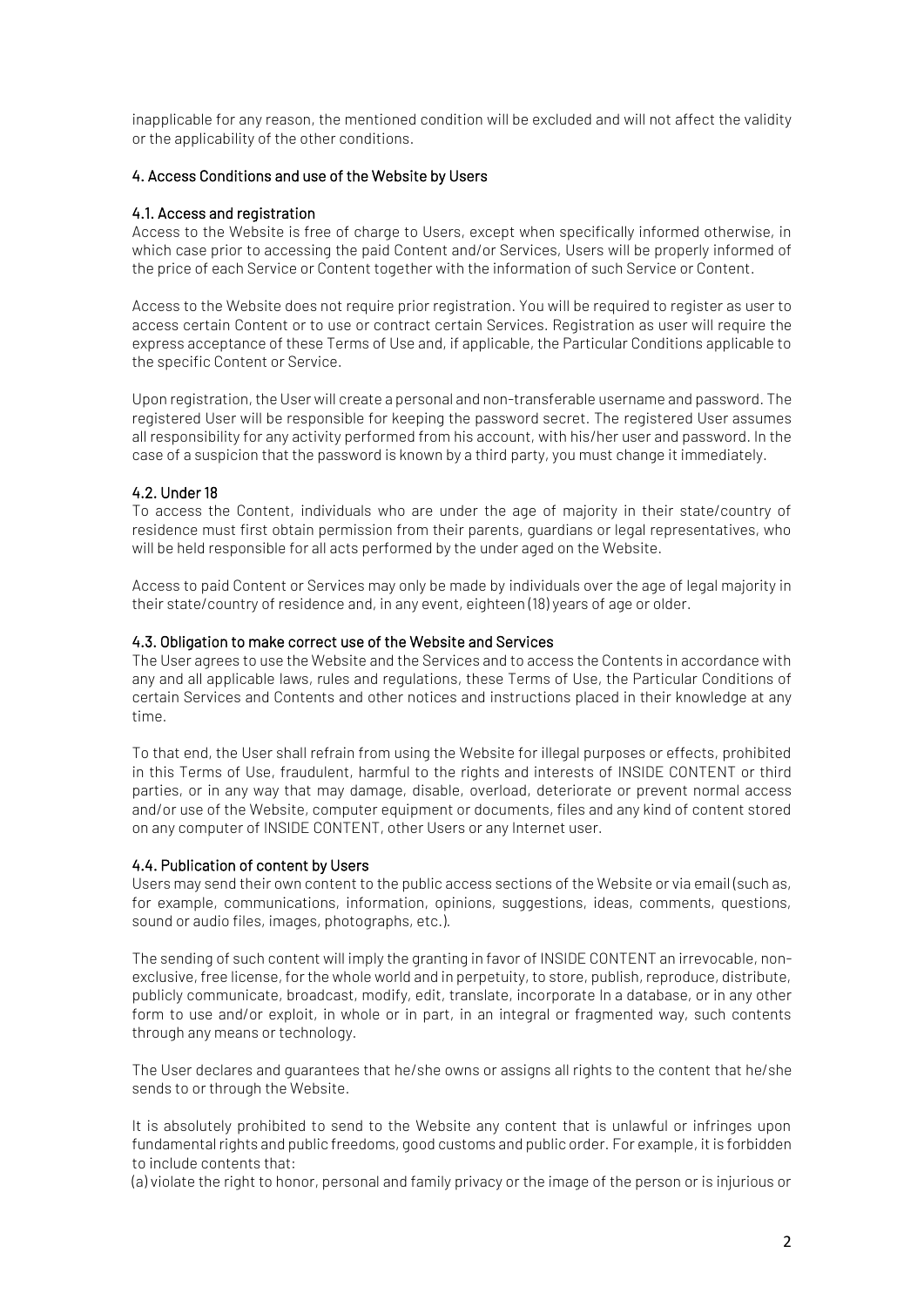libelous;

(b) incite or promote criminal, denigrator, defamatory, violent, or discriminatory attitudes or thoughts based on sex, race, religion, belief, age or condition;

(c) incorporate or allow access to prohibited products and/or services;

(d) are protected by any intellectual or industrial property rights belonging to third parties, without the User having previously obtained from their owners the assignment necessary for publication on the Website;

(e) violate business secrets of others;

(f) constitute advertising of any kind or spam;

(g) incorporate viruses or other physical or electronic elements that may damage or impede the normal operation of the INSIDE CONTENT system or computer system or of third parties or that may damage the files stored on such computer equipment;

(h) provoke by its characteristics (such as format, extension, etc.) difficulties in the normal operation of the Website.

## 5. Non-compliance and liability

INSIDE CONTENT reserves the right to deny access to the Website or cancel the registration made by a User in the event that the User breaches the applicable law, these Conditions of Use or any applicable Particular Conditions or instructions given at any time.

The User will be liable for breach of any of the obligations to which he is subjected by virtue of these Terms of Use or of the law in relation to the use of the Website and the damages caused.

### 6. Exclusion of guarantees and responsibilities

### 6.1. Website Operation. Availability and continuity, usefulness and fallibility.

INSIDE CONTENT makes every effort to ensure that access to the Website is uninterrupted and error-free. However, due to the nature of the Internet, this cannot be fully guaranteed. In addition, sometimes access to the Website may be temporarily suspended or restricted for repair or maintenance, or for the implementation of new tools or services. When reasonably possible, INSIDE CONTENT will first warn of interruptions in the operation of the Website.

INSIDE CONTENT does not guarantee the availability and continuity of the operation of the Website or that Users can effectively use the Website and access the different web pages that make up the Website. Nor does INSIDE CONTENT guarantee the usefulness of the Website for the performance of any particular activity, nor its infallibility.

INSIDE CONTENT excludes, to the full extent allowed by the legal system, any liability for damages of any nature that may be due to the lack of availability or continuity of the operation of the Website, to the fraudulent use of the Users attributed to the Website and to the fallibility of the Website.

## 6.2. Published content

INSIDE CONTENT does not control or guarantee the absence of viruses or other elements in the Contents that may cause alterations in your computer system or in the files stored in your computer system.

Likewise, INSIDE CONTENT does not guarantee the legality, reliability and usefulness of the Contents nor its veracity, accuracy, completeness and updating.

INSIDE CONTENT excludes, to the fullest extent permitted by law, any liability for damages of any kind that may be due to the presence of viruses or other harmful elements in the Contents and/or lack of veracity, accuracy, completeness and/or update or any other defects and defects attributable to those of the Contents offered on the Website.

#### 6.3. Information, content and services and hosted outside the Website

The Website may make available technical links (such as links, banners, buttons), directories and search tools that allow Users to access websites owned and/or managed by third parties (hereinafter "Linked Sites"). The installation of these links, directories and search tools in the Website has the sole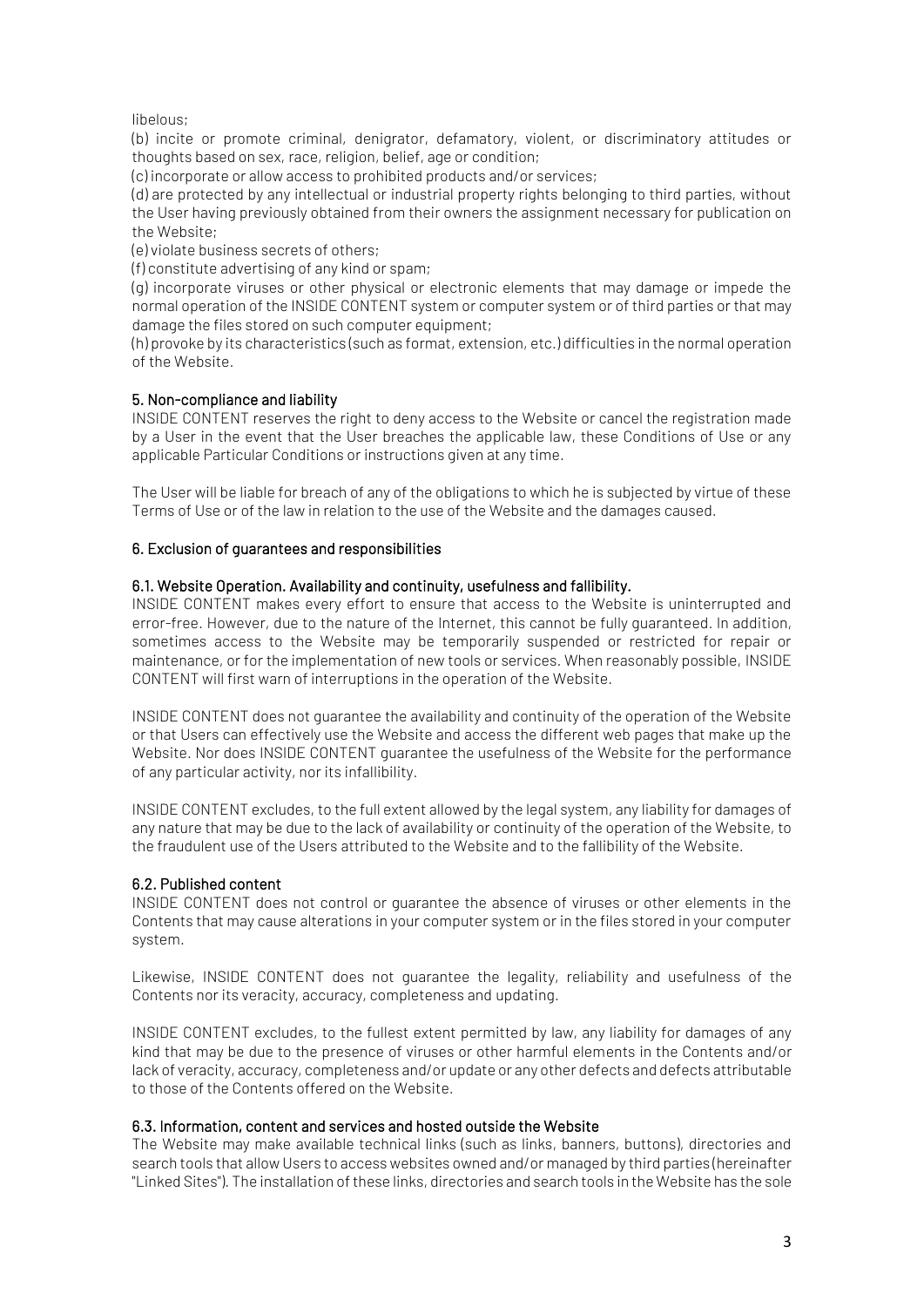purpose of providing Users with the search and access to the information, contents and services available on the Internet.

The results of search tools are provided directly by third parties and are a consequence of the automatic operation of technical mechanisms, so INSIDE CONTENT does not control those results and, in particular, does not control that Internet sites appear whose contents may be illegal, contrary to good customs or public order or considered inappropriate for other reasons.

INSIDE CONTENT does not offer or market the information, content and services available on Linked Sites, does not previously control, approve, recommend, monitor or make them own. The User, therefore, must exercise extreme caution in the valuation and use of the information, contents and services existing in Linked Sites.

INSIDE CONTENT does not guarantee or assume any liability for damages of any kind that may cause in the operation, availability, accessibility or continuity of the Linked Sites or in the information, contents and services offered in Linked Sites.

## 6.4. Use of the Website by Users

INSIDE CONTENT does not control Users' use of the Website. Therefore, INSIDE CONTENT does not guarantee that Users use the Website in accordance with these Terms of Use and, as the case may be, with the Particular Conditions that result from application, or that they do so diligently and prudently. INSIDE CONTENT also does not verify the identity of the Users, nor the veracity, validity, completeness and/or authenticity of the data that Users provide, if applicable, about themselves to other Users.

INSIDE CONTENT hereby disclaims any liability for damages of any nature that may be due to the use of the Services and Content by Users or that may be due to the lack of veracity, validity, completeness and/or authenticity of the information that the Users provide to other Users about themselves and, in particular, but not exclusively, for damages and damages of any nature that may be due to the impersonation of the personality of a third party made by a User in any kind of communication made through the Website.

## 7. Intellectual and industrial property rights

The Website and all of its Contents as well as the different elements that integrate it, such as navigation structure, databases, computer applications, distinctive signs, trademarks, logos, trade names, articles, texts, publications, videos, audio clips, photographs, graphic designs, animations and any others, are subject to intellectual and industrial property rights of which INSIDE CONTENT is the exclusive owner or transferee with the required scope.

These Terms of Use do not imply assignment or transfer of any kind in favor of the User of any intellectual or industrial property right on the Website or any of its elements. The User is expressly prohibited from storing, publishing, reproducing, distributing, publicly communicating, disseminating, making available, modifying, editing, translating, extracting, incorporating into a database, or otherwise using and/or exploiting, for commercial purposes, in whole or in part, by any means or procedure, the Website or any of its contents and elements, except if the prior written consent of INSIDE CONTENT is obtained.

By the mere access to the Website, the User obtains a limited authorization for personal use of the Website, for viewing the Contents, use of the Services and, if necessary, temporarily downloading the pages of the Website exclusively in the cache of the device of the User from which it accesses. In any case, you will not be able to delete the copyright notices that are included in the Contents.

The User shall refrain from evading or attempting to circumvent any technological measures adopted by INSIDE CONTENT to restrict acts that do not have the authorization of INSIDE CONTENT or third parties entitled to rights on protected works or services accessible through the Website. The User must at all times respect all intellectual and industrial property rights on the Website, whether owned by INSIDE CONTENT or third parties.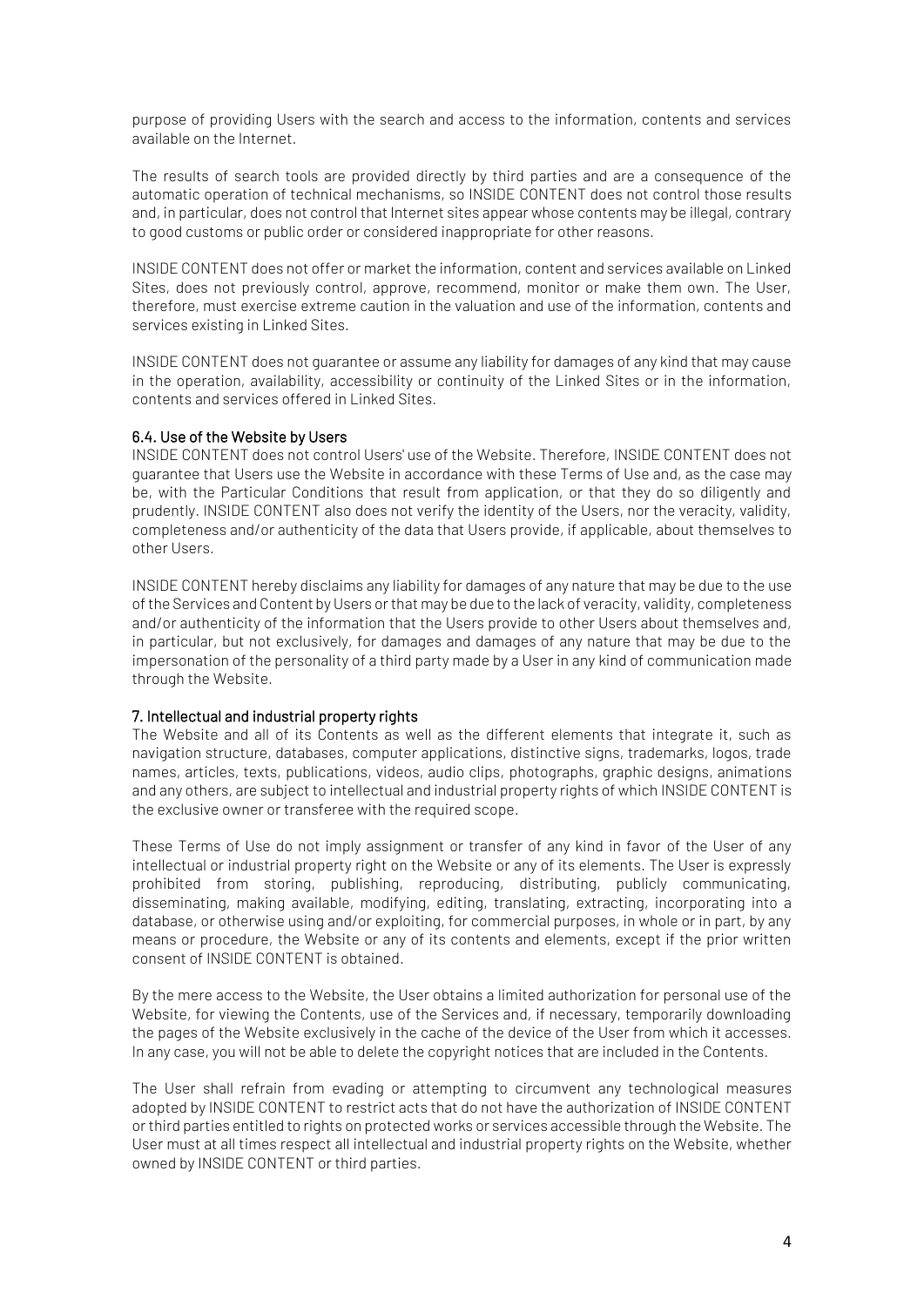INSIDE CONTENT grants to the User the limited, revocable and non-exclusive right to create a hyperlink, link or link on its own website that leads to the Home page of the Website, provided that said link does not represent INSIDE CONTENT, the Website and/or the Content and/or Services offered therein in a false, misleading, defamatory or otherwise offensive manner. It is prohibited, except in the cases in which INSIDE CONTENT expressly authorizes by written, to establish links, hyperlinks or links, from other websites to INSIDE CONTENT web pages other than the main page of the Website, accessible at the URL http://www.onsereis.eu/, or to replace it in the future, as well as to present the Website, its pages or the information contained therein under frames or marks, distinctive signs, trademarks or social or commercial names, logos or graphics of another person, natural or legal.

## 8. Privacy Policy

Generally, the people who make use of the Website do so without providing any personal information. However, in order to access certain Content and Services of the Website, Users must provide certain personal identification and contact data.

Users who provide their data to the Website consent to their processing in accordance with the following conditions and guarantees that the data provided are correct, committing to communicate to INSIDE CONTENT the changes that occur in them.

Personal information collected through the Website, registration forms or via email is used for the purpose that is indicated in each case in which such information is collected and, in general, to manage access to certain Content and Services of the Website, send information, promotions and publicity and other commercial communications related to INSIDE CONTENT and the Event or similar events organized or participated by INSIDE CONTENT, newsletters of the Event and of INSIDE CONTENT, S.L. and collaborators and sponsors of the Event belonging to the audiovisual industry, update INSIDE CONTENT records, display and manage contents and communications with the User, Including those published by Users, respond to communications made by Users and comply with any legal requirements, In addition, if applicable, to register the User in the Event and facilitate their participation in the international pitching sessions. INSIDE CONTENT will process your data to the extent necessary to meet those needs. The User authorizes INSIDE CONTENT to keep and process its personal data for the purposes described above for the future editions of ONSeries Lisboa.

INSIDE CONTENT guarantees the confidentiality of the personal data provided by the Users, according to the provisions on the General Data Protection Regulation (EU) 2016/679.

These data will be treated under the responsibility of INSIDE CONTENT, S.L., at Clara del Rey, nº 4, 5º-dcha, 28002 Madrid, Spain, and Tax ID B-87731972. Users may contact INSIDE CONTENT in order to be able to freely exercise their rights of access, to rectification, to erasure, to object, to data portability and to restriction of processing regarding the data incorporated in their files. To do so, they must send to INSIDE CONTENT, by certified mail to C/ Francisco Navacerrada, 8, 5º fl., Madrid 28028, Spain, or to the email address [info@onseries.eu,](mailto:info@onseries.eu) a written request specifying the right that wishes to exercise, accompanied by a copy of an official document that identifies him/her. In any case, INSIDE CONTENT may keep a copy with the data duly blocked, as long as responsibilities for this agreement can be derived.

The User shall have the right to lodge a complaint with the Spanish Agency for Data Protection (AEPD) in the case that User understands that any of its rights related to data protection have been breached.

#### 9. Cookies Policies

The cookies are alphanumeric identifiers that the Website sends to the hard disk of the User's computer through its web browser in order that our systems can recognize your browser, obtain information about your navigation in the Web site, information about connection, registration, preferences regarding the language used, IP address, identifier of devices of connection and configuration, history of purchase, etc. All this in order to obtain greater efficiency and personalization of the Contents and Services offered by the Website to the User, as well as collect statistical data. Cookies are only associated with an anonymous User and his computer and do not